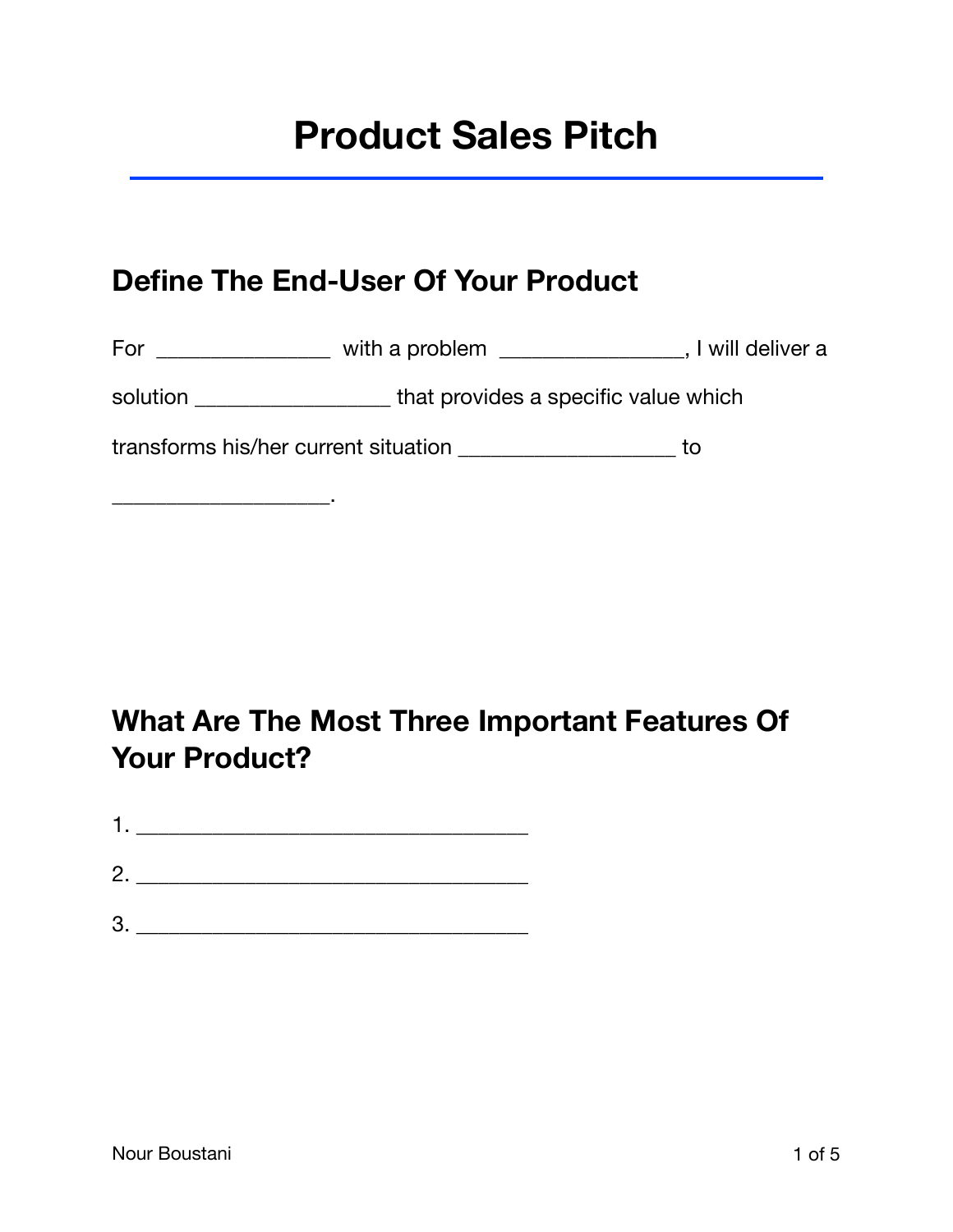# **What Is The Most Important Benefit Of Each Feature?**

| 1. |  |  |  |
|----|--|--|--|
| 2. |  |  |  |
| 3  |  |  |  |

# **What Is The Functional and Social Advantage Of Each Benefit?**

| 1. Functional | Social |
|---------------|--------|
|---------------|--------|

2. Functional \_\_\_\_\_\_\_\_\_\_\_\_\_ Social \_\_\_\_\_\_\_\_\_\_\_\_

3. Functional \_\_\_\_\_\_\_\_\_\_\_\_\_ Social \_\_\_\_\_\_\_\_\_\_\_\_

## **What Pain Points Does Your Product Solve?**

- 1. \_\_\_\_\_\_\_\_\_\_\_\_\_\_\_\_\_\_\_\_\_\_\_\_\_\_\_\_\_\_\_\_\_\_\_\_ 2. \_\_\_\_\_\_\_\_\_\_\_\_\_\_\_\_\_\_\_\_\_\_\_\_\_\_\_\_\_\_\_\_\_\_\_\_
- 3. \_\_\_\_\_\_\_\_\_\_\_\_\_\_\_\_\_\_\_\_\_\_\_\_\_\_\_\_\_\_\_\_\_\_\_\_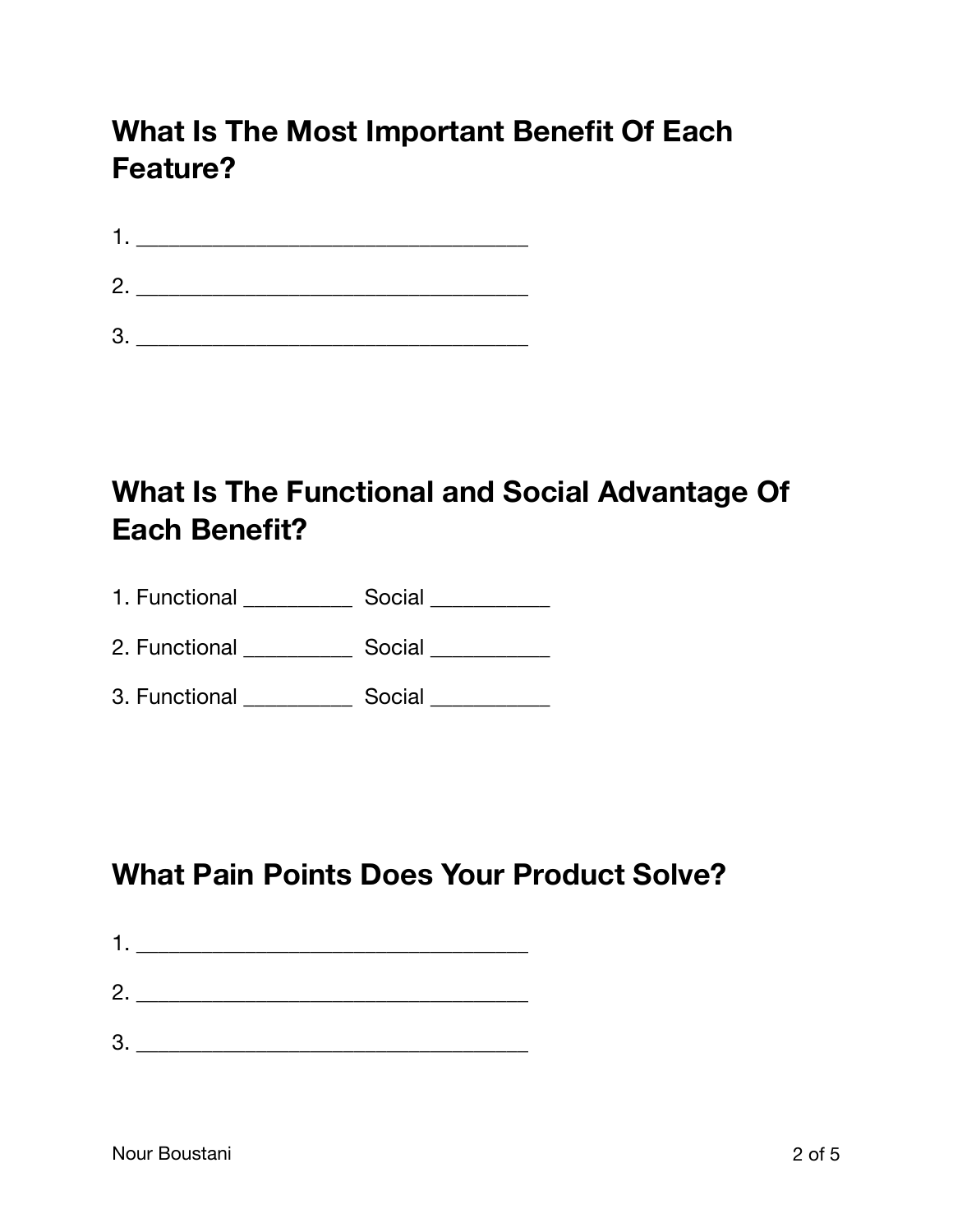#### **How Does Your Product Make Your Customer Feel?**

|    | 2. $\qquad \qquad$ |
|----|--------------------|
|    |                    |
| 3. |                    |

\_\_\_\_\_\_\_\_\_\_\_\_\_\_\_\_\_\_\_\_\_\_\_\_\_\_\_\_\_\_\_\_\_\_\_\_

#### **What Is The Main Selling Point Of Your Product?**

# **What Different Application Could Your Product Be Used For?**

| п            |  |
|--------------|--|
| $\mathbf{2}$ |  |
| 3            |  |

\_\_\_\_\_\_\_\_\_\_\_\_\_\_\_\_\_\_\_\_\_\_\_\_\_\_\_\_\_\_\_\_\_\_\_\_\_\_\_\_\_

\_\_\_\_\_\_\_\_\_\_\_\_\_\_\_\_\_\_\_\_\_\_\_\_\_\_\_\_\_\_\_\_\_\_\_\_\_\_\_\_\_

## **What Is The Back Story Of Your Product?**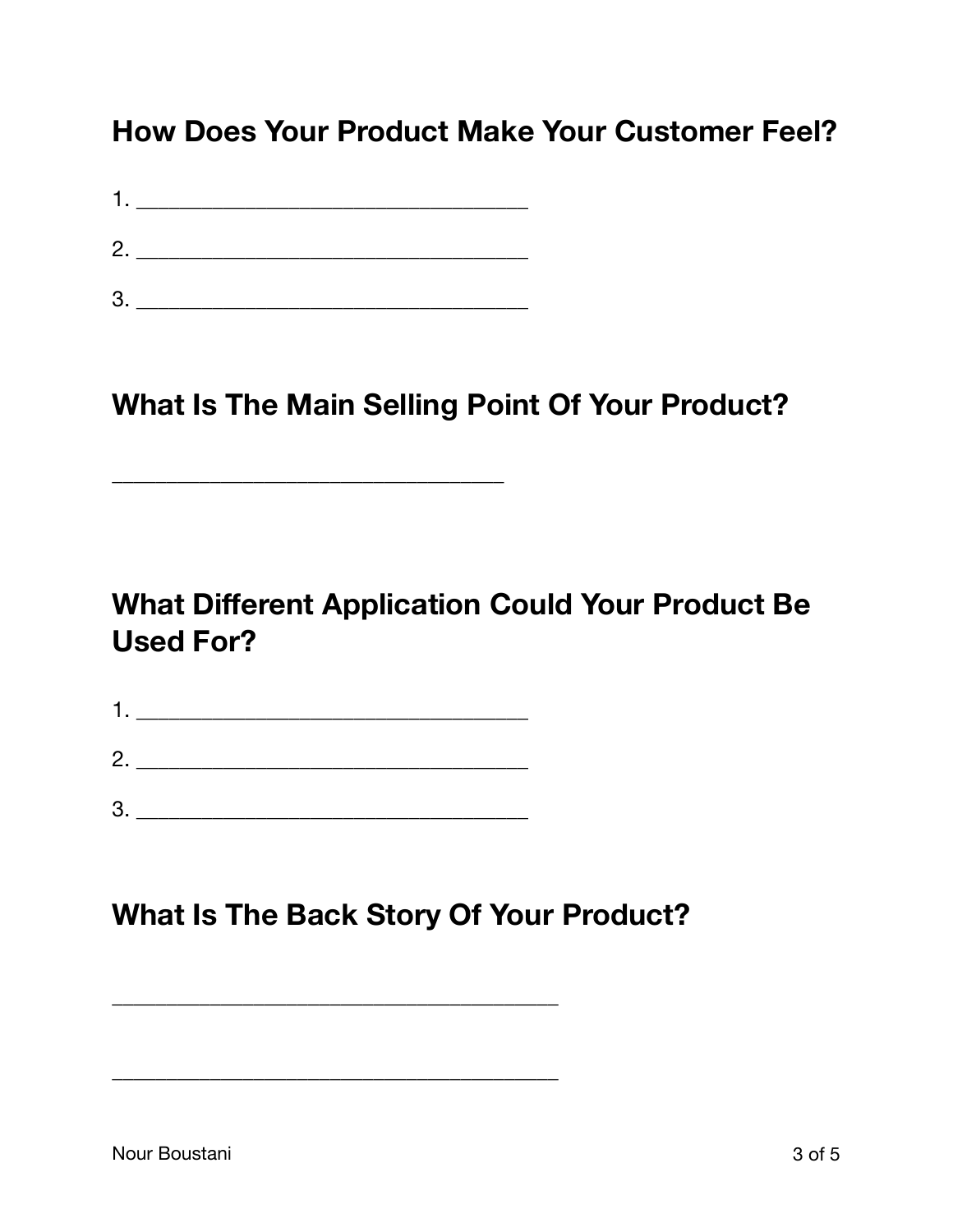# **What Are The Top 5 Sales Objections and Questions Around Your Product?**

| $\begin{array}{c}\n3. \quad \textcolor{blue}{\overbrace{\qquad \qquad \qquad }}$ |
|----------------------------------------------------------------------------------|
|                                                                                  |
|                                                                                  |

# **How Does Your Product Differ From Your Competition?**

|                     | <b>Features</b> | <b>Benefits</b> | <b>Application</b> | <b>Price</b> |
|---------------------|-----------------|-----------------|--------------------|--------------|
| <b>Competitor 1</b> | 1.<br>2.<br>3.  | 1.<br>2.<br>3.  | 1.<br>2.<br>3.     | \$           |
| <b>Competitor 2</b> | 1.<br>2.<br>3.  | 1.<br>2.<br>3.  | 1.<br>2.<br>3.     | \$           |
| <b>Competitor 3</b> | 1.<br>2.<br>3.  | 1.<br>2.<br>3.  | 1.<br>2.<br>3.     | \$           |
| <b>Your Product</b> | 1.<br>2.<br>3.  | 1.<br>2.<br>3.  | 1.<br>2.<br>3.     | \$           |